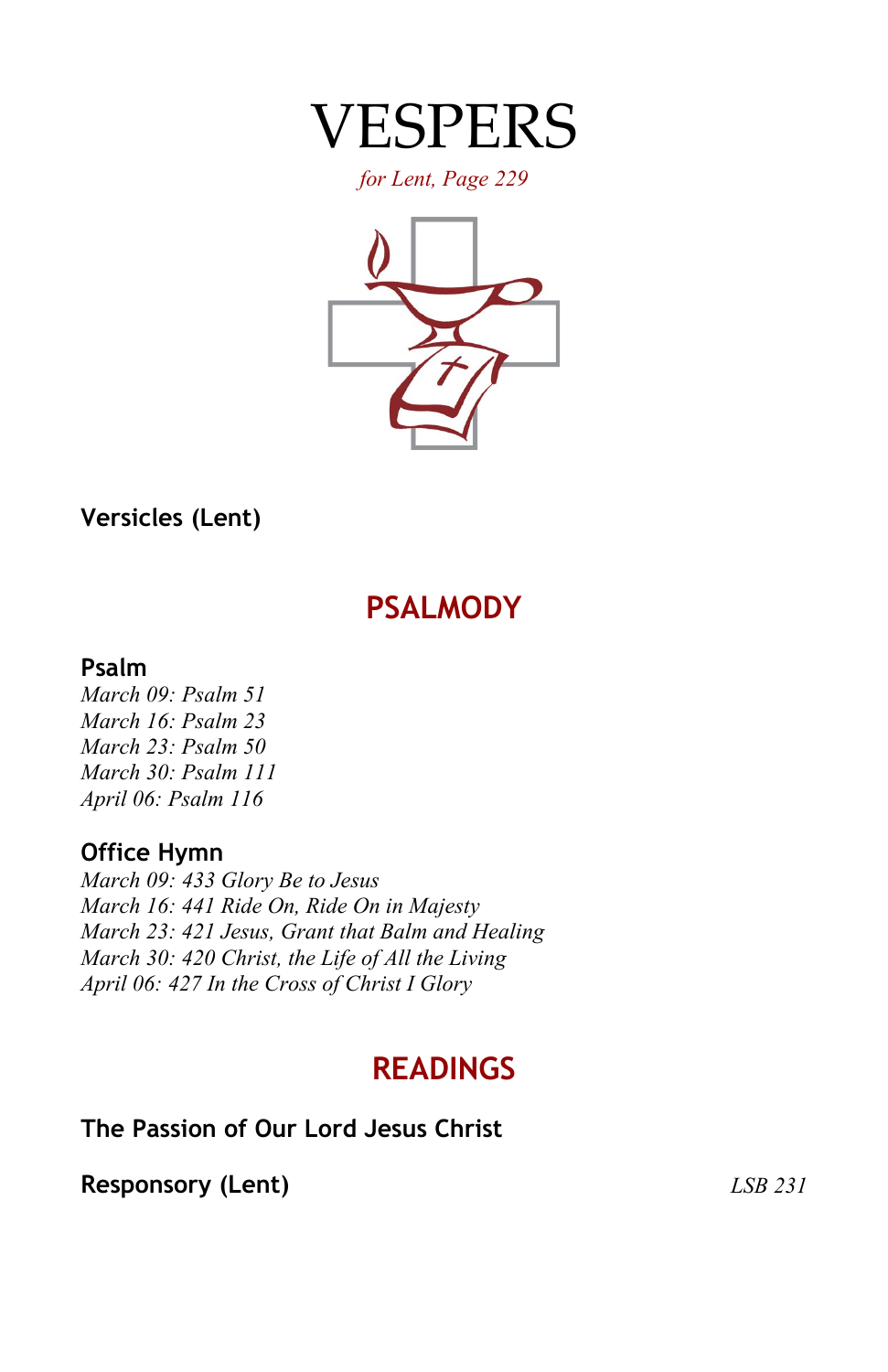## **Christian Questions with Their Answers**

After confession and instruction in the Ten Commandments, the Creed, the Lord's Prayer, and the Sacraments of Baptism and the Lord's Supper, the pastor may ask, or Christians may ask themselves these questions:

#### *8. How many Gods are there?*

Only one, but there are three persons: Father, Son, and Holy Spirit.

#### *9. What has Christ done for you that you trust in Him?*

He died for me and shed His blood for me on the cross for the forgiveness of sins.

#### *10. Did the Father also die for you?*

He did not. The Father is God only, as is the Holy Spirit; but the Son is both true God and true man. He died for me and shed His blood for me.

#### *11. How do you know this?*

From the Holy Gospel, from the words instituting the Sacrament, and by His body and blood given me as a pledge in the Sacrament.

#### *12. What are the Words of Institution?*

Our Lord Jesus Christ, on the night when He was betrayed, took bread, and when He had given thanks, He broke it and gave it to the disciples and said: "Take, eat; this is My body, which is given for you. This do in remembrance of Me." In the same way also He took the cup after supper, and when He had given thanks, He gave it to them, saying: "Drink of it, all of you; this cup is the new testament in My blood, which is shed for you for the forgiveness of sins. This do, as often as you drink it, in remembrance of Me."

*13. Do you believe, then, that the true body and blood of Christ are in the Sacrament?*

Yes, I believe it.

#### *14. What convinces you to believe this?*

The word of Christ: Take, eat, this is My body; drink of it, all of you, this is My blood.

#### *15. What should we do when we eat His body and drink His blood, and in this way receive His pledge?*

We should remember and proclaim His death and the shedding of His blood, as He taught us: This do, as often as you drink it, in remembrance of Me.

*16. Why should we remember and proclaim His death?* First, so we may learn to believe that no creature could make satisfaction for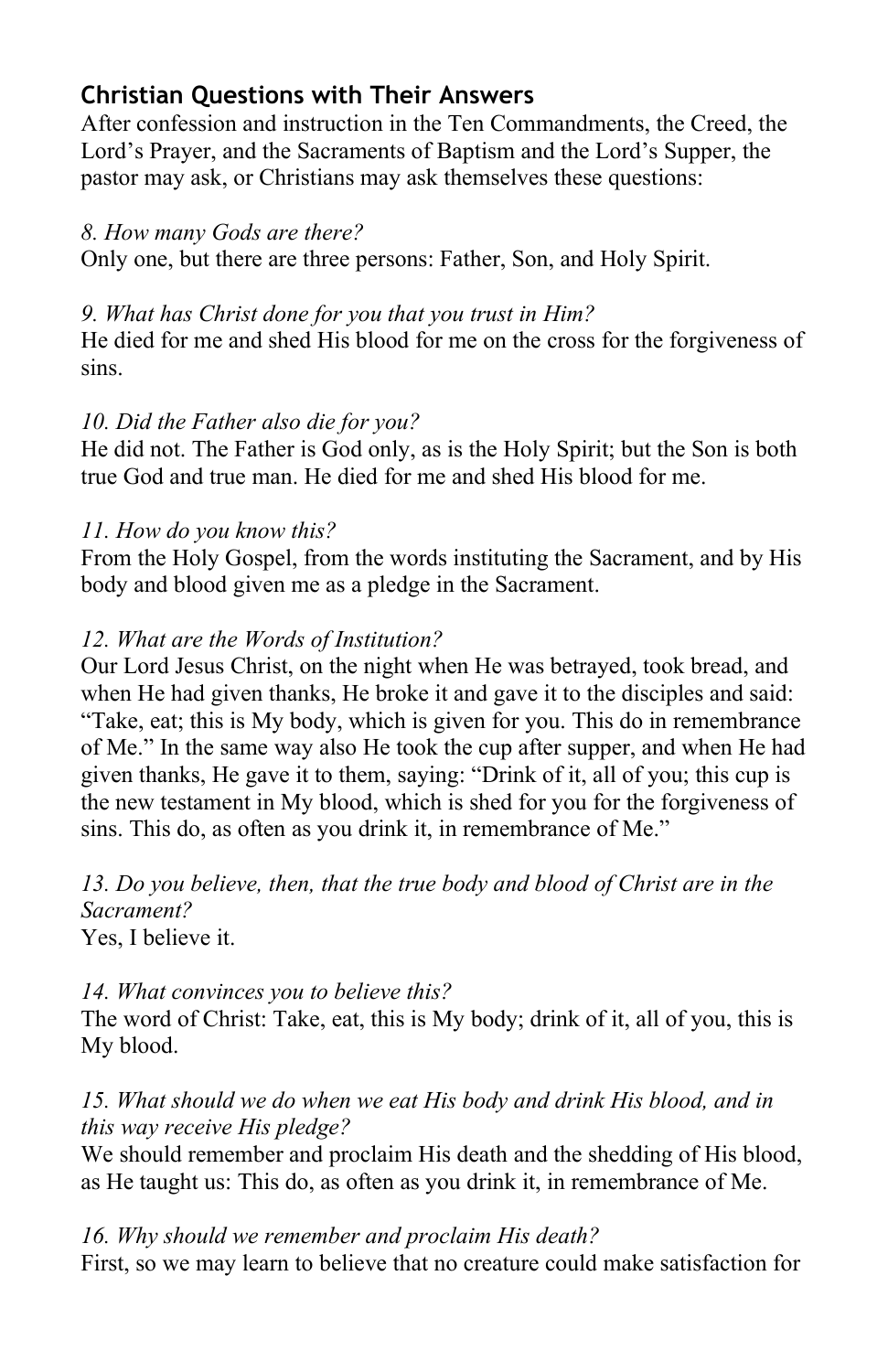our sins. Only Christ, true God and man, could do that. Second, so we may learn to be horrified by our sins, and to regard them as very serious. Third, so we may find joy and comfort in Christ alone, and through faith in Him be saved.

*17. What motivated Christ to die and make full payment for your sins?* His great love for His Father and for me and other sinners, as it is written in John 14; Romans 5; Galatians 2; and Ephesians 5.

#### *18. Finally, why do you wish to go to the Sacrament?*

That I may learn to believe that Christ, out of great love, died for my sin, and also learn from Him to love God and my neighbor.

#### *19. What should admonish and encourage a Christian to receive the Sacrament frequently?*

First, both the command and the promise of Christ the Lord. Second, his own pressing need, because of which the command, encouragement, and promise are given.

#### *20. But what should you do if you are not aware of this need and have no hunger and thirst for the Sacrament?*

To such a person no better advice can be given than this: first, he should touch his body to see if he still has flesh and blood. Then he should believe what the Scriptures say of it in Galatians 5 and Romans 7. Second, he should look around to see whether he is still in the world, and remember that there will be no lack of sin and trouble, as the Scriptures say in John 15–16 and in 1 John 2 and 5. Third, he will certainly have the devil also around him, who with his lying and murdering day and night will let him have no peace, within or without, as the Scriptures picture him in John 8 and 16; 1 Peter 5; Ephesians 6; and 2 Timothy 2.

#### **NOTE**

These questions and answers are no child's play, but are drawn up with great earnestness of purpose by the venerable and devout Dr. Luther for both young and old. Let each one pay attention and consider it a serious matter; for St. Paul writes to the Galatians in chapter six: "Do not be deceived: God cannot be mocked."

## **Homily**